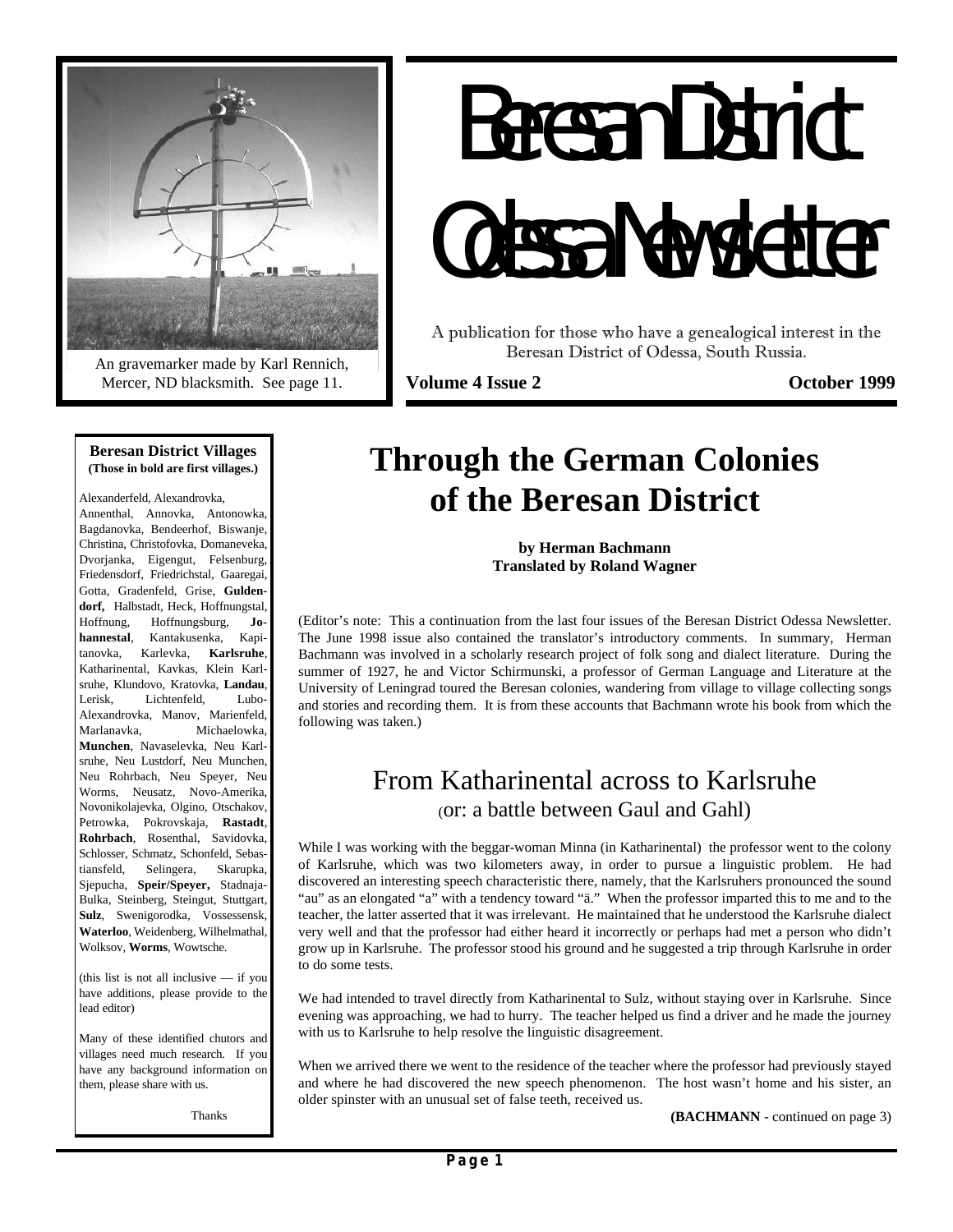#### **Newsletter Line-up**

Lead Editor Merv Rennich / R060 Subscriptions Arletta Baskins / B115

Assistant Editor Carol McCormack /M150 Assistant Editor Roland Wagner / W011 Assistant Editor Dale Lee Wahl / W078

#### **Archives:**

Maps Jeff Hatzenbeller

#### **Village Coordinators:**

Felsenburg George Hoff / H072 Guldendorf Curt Renz / R022 Johannestal Carol Fuchs / F061 Johannestal Ray Heinle Landau Diane Wandler / W090 Landau Zita Gieser Neu Lustdorf Elsie Heuther / H008 Neusatz Ken Aisenbrey / A013 Rastadt Diane Wandler / W090 Rastadt Letty Schoch / S193 Rohrbach Arletta Baskins / B115 Rohrbach Rosemarie Dinkel / D022 Rohrbach Nancy Schroeder Rohrbach Ed Schulz / S043 Rohrbach Lucy Simpson / S046 Speier Albert Berger Speier Valerie Ingram / I009 Sulz Albert Berger Sulz Valerie Ingram / I009 Waterloo Betty Rennich / R103 Waterloo Lucy Simpson / S046 Weidenberg Richard m Heli Worms Arletta Baskins / B115 Worms Mary-Lynne Harding/H187 Worms Nancy Schroeder Worms Ed Schulz / S043 Worms Lucy Simpson / S046 Worms Dale Lee Wahl / W078

(The addresses for most of the Editors and most of the Village Coordinators can be found in the latest issue of the *GRHS Der Stammbaum.*)

> "It is a revered thing to see an ancient castle not in decay, But how much more it is to behold an ancient family which has stood against the waves and weathers of time."

> > - Francis Bacon

. *LETTERS*

Wilma Heckenlaible Spice Pittsburg, PA

I have been following with great interest the series from Herman Bachmann's book, "Through the German Colonies of the Beresan District." He is such a good writer and his report makes such entertaining reading! And I was thrilled a while back when my grandfather's village of Waterloo was described! I look forward to the coming episodes.

Is this book available for purchase somewhere? I tried Amazon.com and Mail Order Kaiser, with no success. I assume the the SONGS are reproduced in the original book: (I hope) I would love to have them!

If this book is not in print, perhaps it should be. I suppose by now the original copyright has expired, though Roland Wagner's TRANSLATION surely must still be under copyright.

Thanks for the wonderful job everyone is doing with the BDO Newsletter!

#### Reply from Roland Wagner:

Thanks for the comments on my translation of Herman Bachmann's book, which has been appearing in the BDO Newsletter. Wilma, concerning your question about where I found the book, it was published by the Landsmannschaft der Deutschen aus Russland in Stuttgart in 1974, and I assume it has long been out of print. I found a copy about 10 years ago in Lincoln at the AHSGR library. Bachmann originally published this material in German magazines in Russia in the 1920s, and it was long out of print until the Landsmannschaft collected it in 1974. In addition to the travelogue, he also wrote a series of dialect tales about everyday life in the colonies, called "Kolonischtageschichtla."

I have spoken with Michael Miller who has expressed an interest in publishing both translations (the travelogue and the tales) in book form through the GRHC at Fargo. I told him that they could hold the copyright and use any funds generated to further their activities.

Roland

 $\phi$   $\phi$   $\phi$   $\phi$ 

Cindy Goldsworthy

I came across this letter written on Jan 1, 1922 in Karlsruhe by a John Renner to his Uncle Joseph Renner in America. The letter is about bandits coming to the village on Oct 27, 1919 and killing just all the men of the village. I found it very interesting and sad; I thought that I would share it with everyone.

Translated from German Jan 1, 1922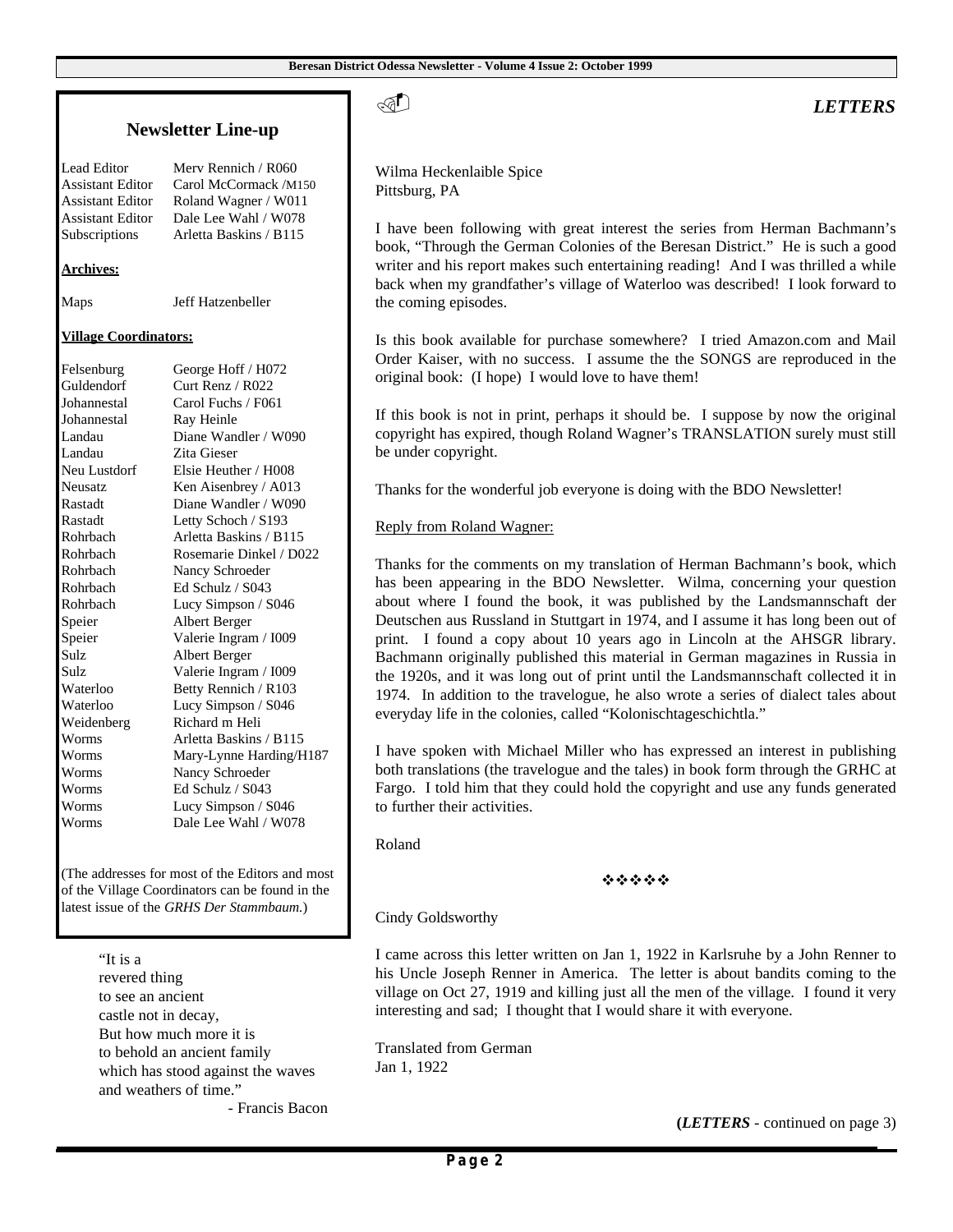*LETTERS* - continued from page 2

Dear Uncle Joseph:

Received your December 17, it made us very happy, also shared it with my mother, sisters, and brothers. First, I want to thank you for being so friendly towards us. The money you are going to send me is almost worthless here, no matter from where it is. So your good will is holy to me. Russia has more paper money than the whole world, so there is no shortage. But of bread, there is the greatest of need.

This winter millions will die of hunger, our village has 85 homes, and one of the more productive ones, and now more than 400 are without bread. I with my family and sister, 5 persons have bread for about 3 months, then we are not sure if we live till spring. The hand of the hungry, like a shadow is all day with us begging for bread, it is impossible to say no.

Yes, dear Russia is an area where one catastrophe follows another, first it is the war, then the revolution, the murders, then the dry spell and hunger deaths. I could write a lot more, but you will see in the news how things are going in Russia, and now I will try to fulfill your wish in a few lines to describe the murder of my family.

October 27, 1919, 1:00 p.m.; the village of New Karlsruhe with 33 homes was surrounded by about 500 men bandits on horse and foot. The shooting and hollering brought great fear to the people. At first they thought it was just a robber band going by. The people thought they were more intent on goods than killing, therefore the people didn't flee but hid in their houses. But they soon found out that this hellish brood did not come to rob, but to organize the people against the army of Dinikins, so they should not fear. And all the men should go to the school right away. As always our father was the leader and first in the schoolhouse, and trusted the devilish band. By and by almost all the men came to the school. The the hellish work started. First, they demanded that all the money be brought in. The demand was obeyed. When the robbers had the money, they made the men undress to the underwear, locked them in the schoolroom and locked it from the outside, and shot them through the windows. To the number of those unlucky ones belonged also our dear father and two of my brothers. The second oldest and the youngest were to be shot but through God's intervention they both lived. The oldest was saved by a small favor of his wife. The youngest was saved in a wonderful way by the death of his father and that happened this way.

Before the beginning of the shooting, father stood in the corner of the room between the door and the window. My young brother and Uncle Frank Joseph Lanz kneeled behind the stove and prepared to die. But when the shooting began father wanted to join the two behind the stove. He got barely to the corner of the stove as a bullet went through his head and silently he fell on the other two knelling ones, and covered them as a blanket with his lifeless body. The shooting finally ceased. The robbers looked the place over and all lay in a bloodbath, looking dead to them. So they left the school and went to rob the homes. Meanwhile the two under the dead body of father took the opportunity to flee. Seventeen men were shot that day in New Karlsruhe.

The letter goes on and tells where and what the mother and several children went and did.

 $\Box$ 

### **BACHMANN** - continued from page 1

After the professor gave her a brief explanation of why we traveled there, he asked her to pronounce in dialect the High-German words "Gaul" [horse], "Haus," and "Maus." The answer was : "Gahl," "Hahs," "Mahs." The professor looked at the Katharinentaler teacher and smiled. The latter, however, shook his head and maintained that the spinster was a "Chutoranerin" [woman raised on an isolated farm estate], and therefore she shouldn't be used as an example of Karlsruhe speech. (To me he whispered in my ear: "she doesn't have any more teeth, that's why she sounds like that"). He glanced out the window and noticed three men sitting on a courtyard bench in front of the house across the street. Quickly he ran outside and called them in. Without explanation, he asked them the question about Gaul, Haus, and Maus. Each one said to him: "Gaul," "Haus," "Maus." The teacher looked triumphantly at the professor.

At that moment the host appeared. He was a practitioner of the "ah" - pronunciation. Now a heated debate ensued. The host asked the three men to clarify that in their normal speech they always said "Gahl," "Mahs," and "Hahs." After awhile, these men weren't sure how they spoke these words, although it seemed that they didn't completely stand by the 'ah," and were more inclined to "au," with the "u" following the "a" pronounced rather lightly and clipped.

Finally a 15 year old girl entered. With keen interest everyone latched onto her pronunciation: "Haus," "Maus," "Gaul," she said.

The Katharinentaler rubbed his hands in victory; but the host didn't give in. He explained that the girl was a student under the influence of the written language.

The linguistic debate wasn't resolved. Then it was decided that we would travel through the village and ask everyone we encountered.

Our driver had a surprised look on his face because now another **BACHMANN** - continued on page 4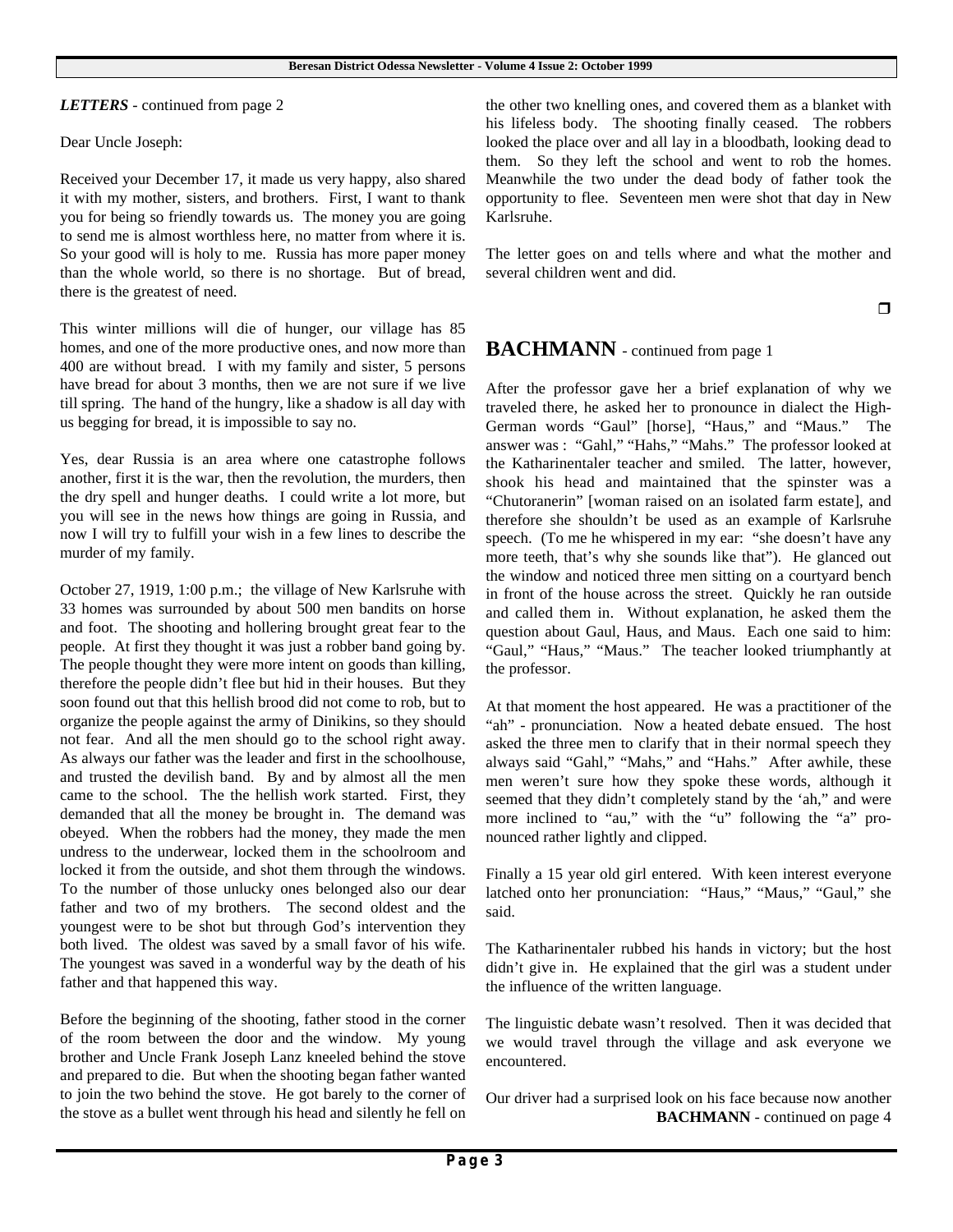# **BACHMANN** - continued from page 3

passenger, the Karlsruhe teacher, was coming with us. We traveled a small stretch farther through the main street, then turned into a side street that led to a cattle trough. A 16 year-old girl was called over the the wagon.

"What's that?" asked the Karlsruhe teacher, pointing toward a horse. The answer was indistinct, though it sounded more like "au" than "ah." The Katharinentaler's face lightened, as the Karlsruher's darkened. Then a young farmer came up to the water trough. The teacher asked him the same question. He seemed somewhat puzzled at us, doubtful of our right state of mind, and he also answered indistinctly.

Then the Karlsruhe teacher impatiently interrupted. He explained to the man that a disagreement had developed and we sought a resolution.

The farmer thought for a bit, spoke the word "Gaul" a few more times, then declared himself strongly and unequivocally for "Gahl."

The Katharinental teacher protested and demanded that the search be continued, but the Karlsruher was against it. Since the time was moving on and we wanted to reach Sulz, the professor explained that the results of the test were satisfactory and didn't merit further research. We bid our good-byes and drove out of the village.

After awhile I looked around and noticed that both scholars had left the alley in a contentious mood. It didn't seem like they had called a truce yet, and perhaps even today they are on the war-path because of Gaul and Gahl.

# Sulz

Comrade ["Genosse"] K. spoke his mind very openly. That was only a foretaste of the type and manner of person that we encountered: he didn't engage in expansive questions about other people, origins, or background; no artful replies or overbearing politeness.

"First of all wash yourselves," he said in a tone that one uses with old acquaintances, and pointed to the wash-table in the corner.

We gladly followed those instructions because the fine dust had penetrated all the pores of our body and was unpleasantly palpable. The housewife handed us a towel. Then we were introduced to both the guests sitting at the round table, and comrade K. slid two chairs over to us.

We eased into a general conversation about life in the village

and in the district ["Rayon"]. It was a free-floating chat; we casually went from one topic to another, from picture to picture, like in a movie theater. One of the guests, a young man of 19 or 20, explained about the work in the community hall (he himself was the leader). He confirmed that very little was accomplished; only he and comrade K. had any interest in it. The host spoke a bit about teacher conferences, music and singing. The bad harvest was also mentioned.

My memory fails me in trying to relate all the topics of the conversation.

The hostess had meanwhile set the table and offered us the evening meal. Comrade K. then led on open attack on me and my violin case. He explained briefly and uncompromisingly that a concert would take place after the meal, with me playing the violin and that he would accompany me. I explained that I couldn't play anything from memory, but he replied: "we'll also find a musical score." My further attempts to weasel out of it, saying that I was a poor violin player, that I was long out of practice and other such things, were answered with the words: "we will soon see."

So, regardless of whether I was well or sick after the meal, I had to play my violin and embark on a concert. I thought to myself: "if you understand anything you will soon have enough of my music; if you don't understand anything, maybe I will seem like a great artist to you."

While I was rubbing by bow with resin, a young lady appeared with a tote-bag under her arm. The host introduced her to us in a jovial fashion, led her to the piano and arranged for the concert to get underway. The woman struck the keys, I scraped over the strings, the other listened. After the sister, the hostess performed. She had a rich voice and soon the room resounded with folk-songs. Comrade K.'s eyes sparkled. After awhile he stepped up to the piano, gave a signal with a raised hand, and said: "now I want to perform one of my own numbers. I am not a trained musician, I hardly know the notes, but I have already composed some pieces. Now I sing my song, 'the cow-stall'."

He stood before the piano, half bent over, and struck some chords. I didn't expect much from a cow-stall, but I reacted in astonishment as the song came forth. One seldom heard such a powerful bass, such a fine sound! The deepest notes had such a fullness and power that the floor shook. At one place in the song the bellowing of a bull was imitated in a two octave chromatic tone, starting from a deep bass tone. This scale was carried by the singer with admirable purity, confidence and ease. Despite the horrible difficulties of the song, the entire piece was simple, easily understood, and the lyrics were very folksy.

I saw immediately that comrade K. had extraordinary talent and that nature had endowed him with a good voice. This conviction (**BACHMANN** - continued on page 5)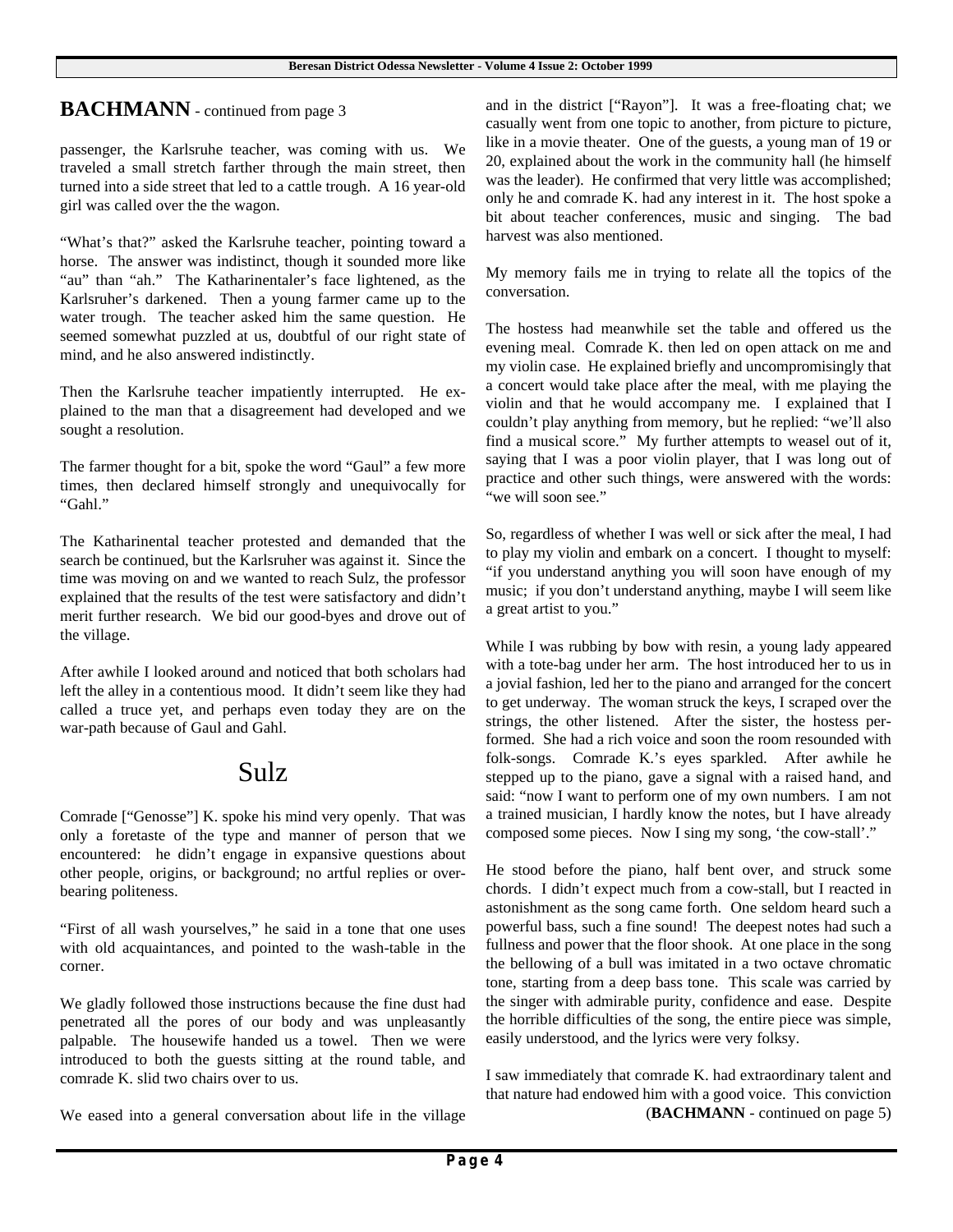## **BACHMANN** - continue from page 4

was reinforced in me as more songs were sung. He was especially good at pieces requiring a powerful, deep bass, like for example "in the deepest cellar."

I asked comrade K. if he had ever considered entering a conservatory [for training].

"I would do that today, if it could be done," he answered.

"And why couldn't it be done?"

"In order for me to travel to Odessa and stay there for a long time, I would need more money that what I have left over from my teacher's salary," he said. "I have tried to get a commission through our union, many promises were made to me, but nothing has been done."

This explanation disturbed me.

I have never heard that our musical-dramatical institute has an excess of talent. The shortage of good bass singers is generally well known. Seldom do you find a bass piece in the concerts performed by our contemporary artists; mostly there are dull baritones, now and then a meager little tenor. As a special treat, sometimes a bass solo will take place. An over-weight athlete with a double-chin appears, takes a light, condescending bow, which makes a third chin-wrinkle appear beneath the other two, he pauses gravely, electrifying the whispering crowd, who are preparing themselves for a great pleasure. The singer clears his throat, gives a ready glance to the pianist, unhinges his lower jaw and breathes out the first tone. You don't make a judgment yet: he is still in the middle register. One hopes deep down inside that he will display his ability for the deepest register during the performance. Then he really begins to sink lower. The listener holds his breath. But the singer descends only to a superficial depth, and the deepest notes are merely passed over. The audience gets nervous at that point because they sense that his voice has already over-stepped its range, and if he goes a half tone lower he will totally fall apart. The listener helps him: he squeezes his teeth together, pushes his feet against the floor, digs his finger-nails into his hands in order to bring the bass singer over the dangerous spots. He, meanwhile, swims across the abyss and returns to his middle register, where he reaches the conclusion. The audience breathes a sigh of relief: they are happy that the obstacle has been passed relatively free of damage, they clap their approval for the young artist and shout out "bravo!" for his daring.

But there in a corner of the Landau district, in the middle of the gray steppes, sits a person who has all the ability to become a great talent, who easily accomplishes what others can't do despite tremendous efforts, a person who with the proper training could become a treasured artist, a person who burns with the desire to develop his abilities, — he sits there and waits for the district union to find a roundabout way to get him into the musical-dramatical institute. His hair will probably be gray, or perhaps already have fallen out, by the time he is finished waiting. In the end, his fellow citizens will comfort him with the notion that on the Day of the Second Calling, he will be allowed to blow the heavenly bass-horn.

On my return trip to Odessa, I offered to take some steps to contact a musician known to me there, in order to put the Sulz singer on the right life-path. On the day of the appointment, comrade K. came to the city. He was tested by knowledgeable professors and pronounced to be a good "basso profundis." Now the administration had the last word. They officially processed the request and added comrade K. to the list of students. But since there wasn't any stipend available and since the prospect for one in the future was dim, our country singer returned home disappointed.

I advise you, comrade K., don't give up too quickly! You have knocked on only one door where the administration sits. But there are other doors behind which there is no bureaucratic smokescreen. Keep knocking a bit more and you will find the right door. It is not conceivable that a talented farmer's son, who doesn't give up, will be left standing due to the indifference of bureaucracy.

Our impromptu concert with teacher K. lasted until deep in the night. At the first signs of general tiredness, the guests began to depart. The the matter turned to the preparation of quarters for the evening. Comrade K. had only a single bedroom, which served alternately as a guest-, work-, eating-, and bedroom. Besides two available beds, he also had two extra mattresses. He offered us both of the beds, while he and his wife would sleep on the mattresses. However, we objected to this and explained that we felt more comfortable on the floor than on a high spring bed. Then comrade K. took two matches, bit a piece off one of them, and said: "Let's draw. Whoever draws the shortest one, sleeps on the mattresses." It fell to us. This decision was preferable to us, since it relieved the host from feeling embarrassed about putting up his guests impolitely.

The next morning we were busily at work. Comrade K. had accompanied the professor to a farmer who had resided there in the village for a long time. Meanwhile, I was led to a widow who was supposed to be a living treasury of Sulz songs. She was a clear, steady voice and she repeated the smallest portions of the songs without any difficulty, so it was easy for me to write it down. Towards noon I had recorded the most important of her collection of songs. The professor returned at that time, we had our lady sing into the gramophone. We also recorded for eternity the teacher's song, "the cow-stall."

(**BACHMANN** - continued on page 6)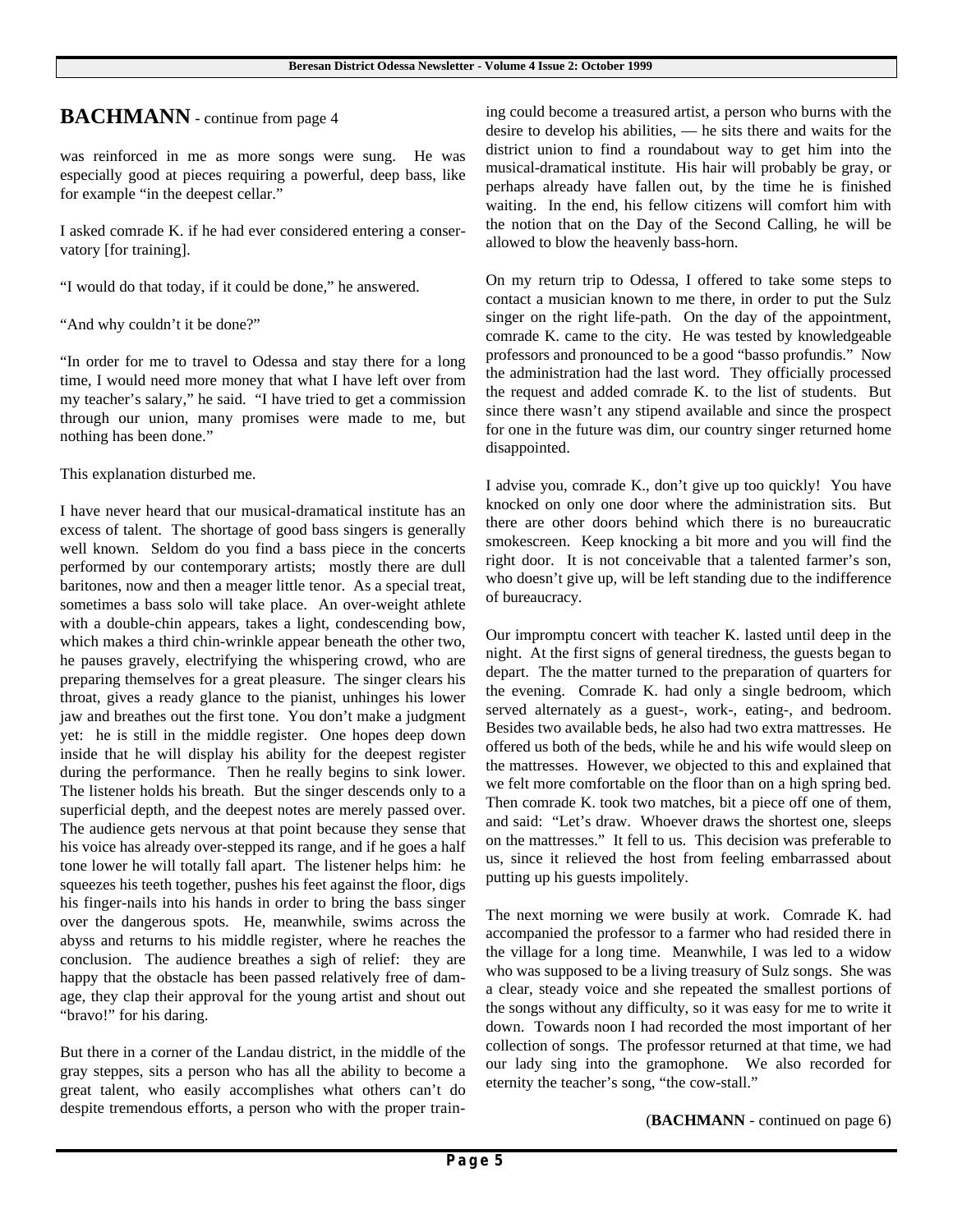## **BACHMANN** - continued from page 5

After lunch we took a stroll on the nearby hill, from where there was a good overview of the entire village. The two-story schoolhouse, with its shiny zinc roof stood out the most. In other respects Sulz is very similar to the other German colonies in this region: two, occasionally three or four parallel rows of houses. Everywhere on the threshing-grounds there are yellow and gray stacks: the former built of new straw, the latter of old. The courtyard walls are partly rebuilt and whitewashed, but in many places they are still stone gray and have holes.



**The bridge over the Beresan River near the site of Sulz. The town no longer exists.** Photo taken 29 May 1998 by Merv Rennich.

After I took a snapshot of the total scene, we went to the lower end of the village in order to take a closer look at the main street from that side. It was unbearably hot. Not even the slightest breeze was discernable. It was like standing in the midst of great heat generated by ovens on all sides. We fanned ourselves with our hats and our handkerchiefs, but that didn't make much noticeable difference. The shade of the trees along the walls also didn't ease the heat. We tried to ignore it and wished that we were on the shores of the Arctic sea.

On the way, we struck up an acquaintance with a teacher. He resided in Sulz, owned a house, farm and land, had a business and a considerable number of children. Judging from his clothing, he didn't belong to the impoverished class. In his mannerisms, he projected an image like: "don't think that I'm just a common village schoolmaster; I can also hold my own, and I'm not a dummy."

We inquired about his business. He spoke about it casually and said: "I want to sell everything, including my house, and move to the city."

— "What do you want to do there?" asked the professor.

— "Well, be a teacher," he replied.

I asked him if he had any prospects for a position.

"There aren't enough schools and institutes there," he answered. "All I need to do is to desire it seriously, and I will have more hours [of instruction] than I can provide."

"In what field would you teach?" asked the professor.

"Well, the German language," was the answer.

"Listen," I said, "aren't you making a mistake? From what I know there are many men and women German teachers in Odessa, and it is not so simple to get a position very quickly."

— "I can teach Latin, I've already finished a seminar. It occurred to me that I could debate with teachers of the Latin language - they understand less Latin than me," he explained pompously.

"Yes, but where do you plan to teach the Latin language?" asked the professor. "Latin is only used to a very limited extent, but there are still many Latin teachers in the cities from earlier days."

"I have good connections, someone will take me on as a colleague," he replied.

Since we saw that he wanted to always emerge as the winner in any word-battles, we let the matter drop. Meanwhile, we came to our quarters, he left, and we went into the residence in order to prepare for our departure.

By 4 o'clock we were already sitting in the wagon, and we waved our hats in a final farewell to our host and his wife.

(Editor's note: In the next issue we will continue with Roland Wagner's translation of Hermann Bachmann's book "*Through the German Colonies of the Beresan District"*: and his visit to Johannestal.)

 $\Box$ 

**What do you know/have about your old Beresan families, the history of a village, or anything similar, that you would like to share here in the newsletter . . . please think about it and offer it up if you will . . .**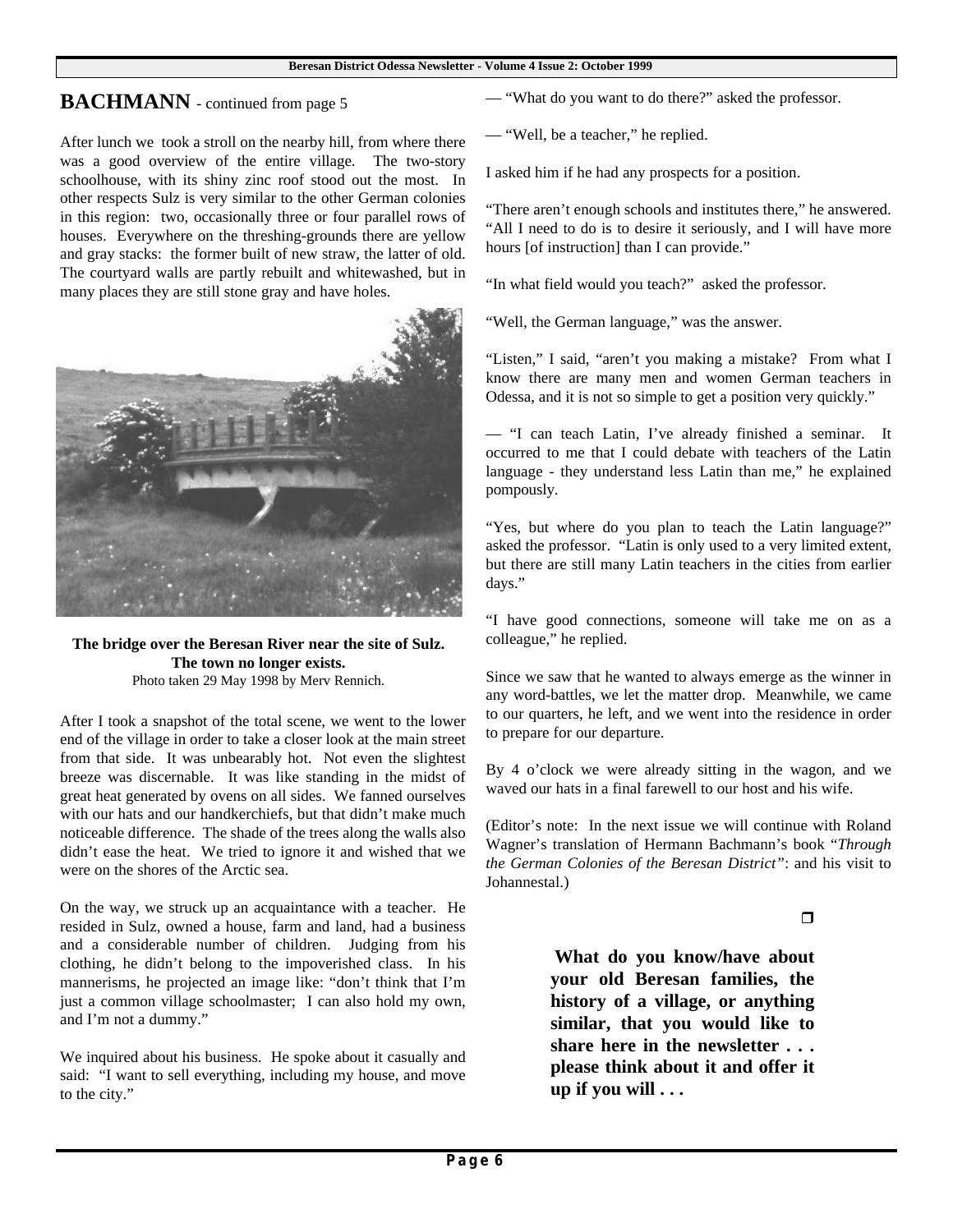# **A Brief Description of a Typical Southern German Village in the Past Centuries**

by Dieter Joos Ueberlingen, Germany, Djoos@nikocity.de August, 1999

#### Abstract

This article gives some insight to the life of Southern German farmers in the past centuries. The life of an individual was only partly concerned with obligations to the landlord or the church. More than anything else the social class of the village into which he/she was born determined the whole life. The knowledge about the basic rules of rural life in the past represents not a bad chance to reflect our own lifestyle from a distant perspective. In any case, however, it is a great help for the ancestry researcher.

#### Social Classes

There were three village social classes in the area that is now called Baden-Wuerttemberg, during the period 1500 to 1800, and perhaps even to 1900.

The first class consisted of wealthy farmers (German = Bauer) (ca. 2-5%). They possessed the big farms. Generally, smaller parts of their farm were owned by them and larger parts were obtained by fief (German = Lehen, Schupflehen, Erblehen) from a landlord or the church or a monastery. Also, these farmers occupied the important village positions, like Vogt (= Governor), village judge, etc.

The common farmers (ca. 60-80%) made up the second class. They possessed land, also obtained by fief. These farmers worked hard and usually were able to have a modest standard of living for themselves and their families.

The third class consisted of the day laborers (German  $=$ Tageloehner, in Southern Germany also called Seldner) (ca. 20-40%). They worked for the other farmers for day wages. They were very, very poor and had many children, many of which died immediately after their birth.

#### **Occupations**

Most of the farmers had a sideline profession that was usually handed down from father to son.

Upper class: an occupation that brought in the most money: innkeeper.

Middle class: smith, cartwright, cooper, tailor, shoemaker, etc.

Lower class: weaver, ropemaker, tanner, etc.

There was one profession which has to be considered separately:

the millers. Generally, they were wealthy, often very rich, but also they had a very bad moral image. It was said that they were not always honest (e.g., they would mix flour with sand or gypsum) and, they were considered to be highly immoral. The last statement is based on the fact that the mills were naturally located outside the village (towns: outside of the fortification walls). It was at the miller's location that events took place which the village would not tolerate within its own walls (prostitution, gambling, excessive drinking/partying) - (And alas, a considerable number of my ancestors were millers, but of course, they were the exception to the rule!).

The word "Bauer" (farmer) not only denoted the profession of a farmer, but was also used as a title. A "Bauer" had to have at least two horses and/or bulls and one plow. A wealthy first class Bauer had six or more horses and net worth of more the 1000 fl. (= guilders). On the other hand, a third class "Tageloehner" possessed not much more than a cottage, a vegetable garden and possibly, a goat and some chickens. In order to get a feeling for wealth and poverty, here are some figures from ca. 1800: a good horse cost about 100 fl., a bull about 40 fl., and an old cow 15 fl. The daily (12 hour day) wage for a "Tageloehner" was six Kreuzer that is on tenth (!) fl.

#### **Marriages**

Before roughly 1820, marriage was allowed only with the permission of the landlord. First of all, the engaged couple had to pay the lord for his permission (2-10 fl.). Secondly, the couple had to prove to him and to the community that they would be able to support themselves and their children without any outside help. A minimum net worth of 100 - 200 fl. was required for marriage. Since many engaged couples could not come up with this sum of money, a large number of the people remained unmarried. Illegitimate births were a frequent occurrence. The parents of illegitimate children were punished heavily. Both were subjected to a painful interrogation by the village judges and fined (the maximum allowable fine was ca. 12 fl.). A worse fate was to be exposed publicly on Sunday in front of the church, the woman with a straw garland on her head; the man, with a straw sword at his side. Because of these difficult conditions, many emigrated to Hungary and Russia (mainly before 1800) and to America (after 1800), usually not always asking the lord for permission because he would require some remuneration (dozens of guilders).

(**VILLAGE** - continued on page 8)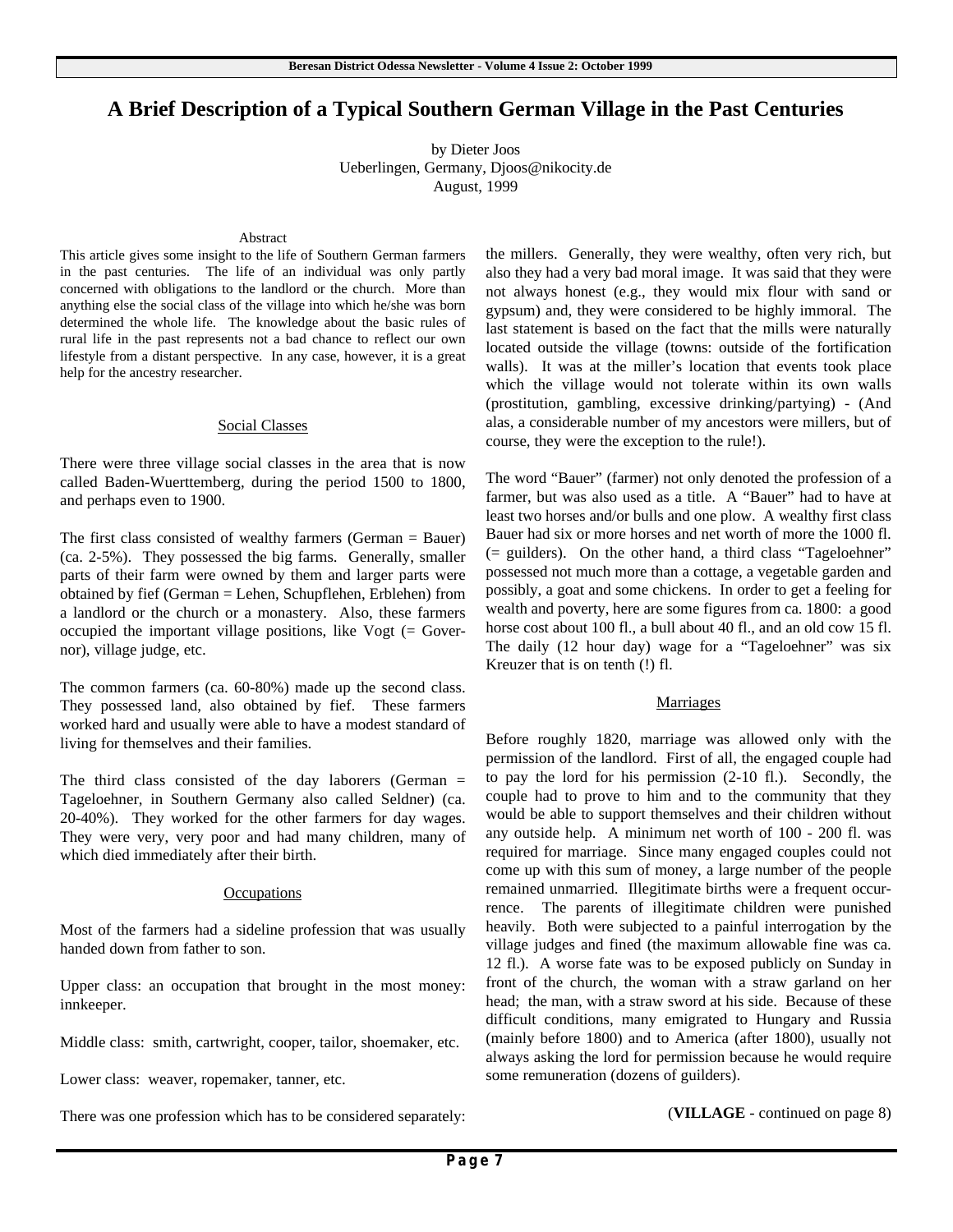**VILLAGE** - continued from page 7

#### **Emigration**

For the most part, emigrants were recruited from the middle and lower classes. Often a family group put all their money together in order for one of their sons to emigrate. They hoped that he would earn enough money in the New World to later pay for their crossing. In many cases, this happened. Upper class people only emigrated when a farm had been willed to one son (not rare, the youngest one!) and this heir would give his brothers some money to find a new existence outside the village. Another social group for emigration consisted of those persons who were a permanent burden to the community: e.g., extremely poor families, unmarried or widowed women with children, violent persons and prisoners. In these cases, the community paid partly or fully for the crossing. In 1884, the fee for the Bremen-New York crossing was 80 Mark (equiv. 60 fl.).

#### Names and Ancestor Research

An important consideration for family researchers is the fact that marriage between the classes was nearly impossible. At best, a mixing of classes only took place after disasters like war or plague. The result of all this was that all families within each class of a village and its neighboring villages, as long as they belonged to the same landlord, were related. This is good for finding ancestor relatives, but bad for identifying specific individuals because many persons had the same name (both first and family names). Researchers must have in mind that before 1800 in the area of Baden-Wuerttemberg were more than 100 tiny counties with jealous landlords. It was not until 1806 that the Grandduchy of Baden and the Kingdom of Wuerttemberg were created by Napoleon.

In a typical catholic village, two-third's of all sons were named Johann or Jakob and two-third's of all daughters were named Maria or Anna. The rest were named after saints, especially the local ones. Sometimes the children were named after the landlord or infrequently, after the present or deceased sovereign provided he was respected or beloved.

Here are some very rough but nevertheless useful rules of thumb for first names related to the sovereigns:

Baden: Burkhard, Bernhard, Friedrich, Hermann Wuerttemberg: Ulrich, Eberhard Bavaria (Bayern): Leopold, Ludwig, Max (Maximilian)

#### Village Government/Officials

There were rights for self-administration and self-jurisdiction of the villages. The head of the village was the  $V$ ogt (= Governor). The lord selected him out of the members of the community. Under him, two or three Buergermeisters (Mayors) were selected by the Gemeinde  $(=$  community). Sometimes, communities owned considerable amounts of land and forest for common use. Not infrequently, the community and the lord would have a quarrel on property rights. What was troublesome for our ancestors proves to be a gold mine for today's ancestor researcher. I found very valuable information about my ancestors' families to ca. 1500, two hundred years before the parish records were introduced. In the case of my ancestors, the lord felled trees in the community's forest. The community prosecuted the lord at the Imperial Court of Justice. In the trial, not less than 27 witnesses testified for both parties. In the court, they had to identify themselves and their parents (that is the gold mine of ancestor information!). The trial lasted for more than 10 years. Initially, the community had good chances to win the case, but in the end the parties entered into a shaky agreement, which kept the quarrel alive for another 100 years.

#### Final note

What I described here is a condensed picture of a German village in the past centuries. It is typical for southern Germany. Other places in Germany would be different in some aspects.

#### References

For those who understand German, I'd like to give some references. Most of the information for this paper I extracted from books, edited by the "Verein für Geschichte des Hegaus" (Society for the History of the Hegau County). Their address: Verein für Geschichte des Hegaus, Schwarzwalstr. 7, 78224 Singen/Hohentwiel, Germany.

#### Specific references:

1. Wolfgang Kramer, "Gottmadingen, vom Bauernhof zur Industriegemeinde", Hegaubibliothek Bd. 101, Gottmadingen/Radolfzell, 1997, ISBN 3-921 413-67-2

2. Gertrud Streit, "Geschichte des Dorfes Rielasingen", Jegaubibliothek Bd. 82, Singen (Hohentwiel), 1993, ISBN 3-921 413-34-6

3. Herbert Berner (Hrsg.), "Singen, dorf und Herrschaft", Hegaubibliothek Bd. 55, Konstanz 1990, ISBN 3-87799-090-8

4. Rainer Kiewat, "Ritter, Bauern, Burgen im Hegau. Eine Chronik", Hegaubibliothek Bd. 46, Konstanz 1986, ISBN 3-7977-0144-6

5. Ferdinand Stemmer, "Orsingen, Geschichte eines Hegaudorfes", Hegaubibliothek Bd. 33 Singen (Hohentwiel), 1977

Concerning the professions, as I am a lover of fairy tales I would highly recommend a booklet, in the preface of which historical information on the "ehrbaren" (honest) and "nict ehrbaren" (non honest) trades can be found.

6. Frieder Stöckle (Hrsg), "Handwerkermärchen", Fischer Taschenbuchverlag, Frankfurt 1986, ISBN 3-596-22866-2

#### **Acknowledgement**

I would like to express my special thanks to Jack Lauber, West Chester, PA, USA (Jlauber889@aol.com) for his excellent suggestions and for his great help with the editing of the article.

8 Dieter Joos, Ueberlingen, Germany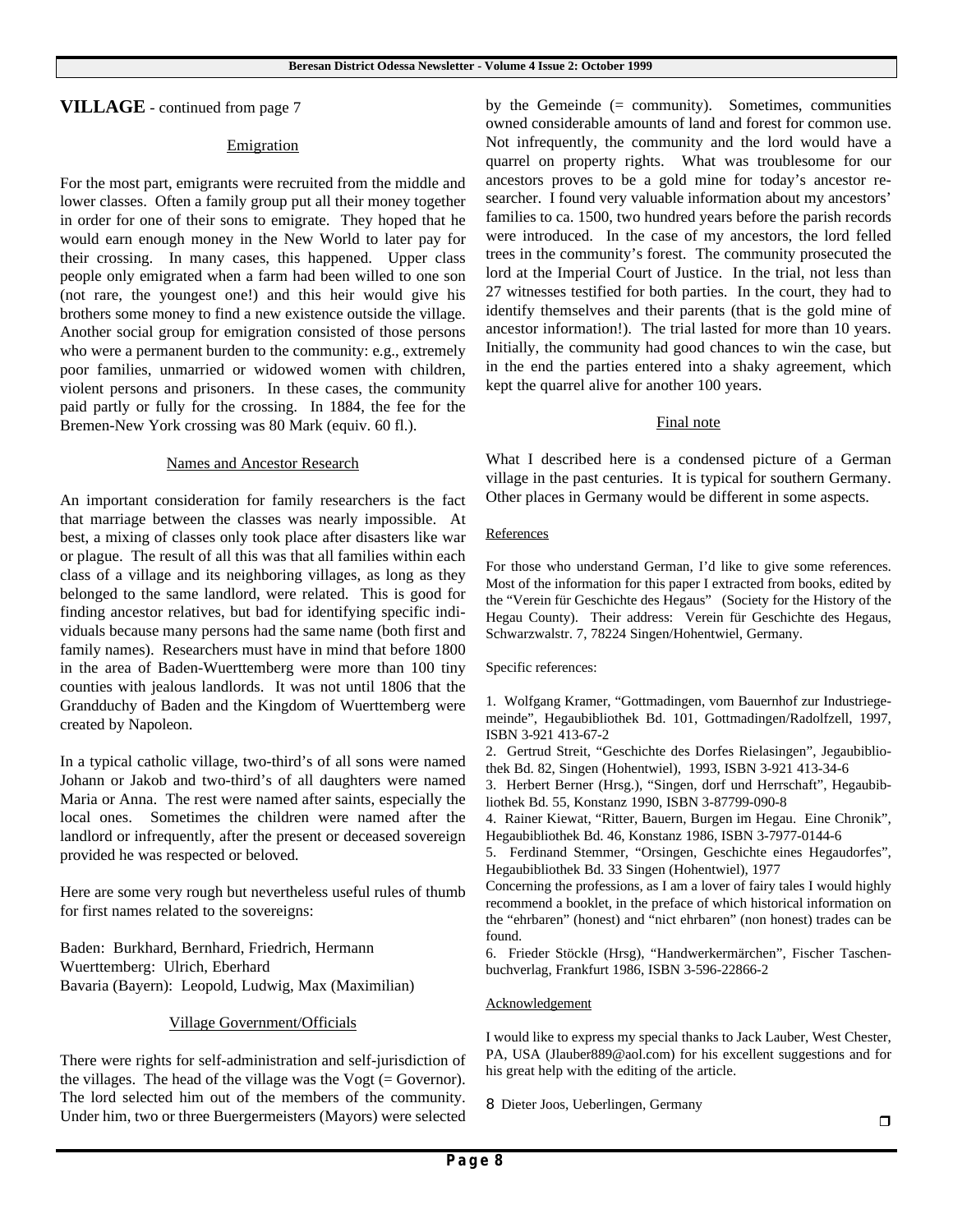# **New Source for Homestead Files**

**The family researcher often places a high premium on finding their ancestor's homestead files. Now, finding the correct property descriptions and the three step process of obtaining that homestead file has been reduced to a simple procedure!**

Many family researcher has not been able to go through all of the effort required to find the original homestead location, gain a "description" of the homestead, successfully go to the proper federal offices to gain the patent number so they could then go to the archives that holds the "homestead file" itself.

Over the years the cost for gaining a copy of the homestead file has been one of the most reasonable records the family researcher could gain. The cost of the patent paperwork itself at one time was only about 50 cents a page, and from it one could then go to the archives and gain a copy of the whole file for about 35 cents a page. The files themselves range from a regular set of the papers that the homesteader had to file and comply with, to in some cases, very thick files when there were some sort of peculiar circumstances involved with the claim or claimants.

It is with great happiness that we can now point to the great work that one of our key German Russian researchers has been able to pull together for us. Her name is Joy Fisher. She is the person who started the South Dakota Internet USA GenWeb site which has been of extreme value to the family researcher who finds their families in South Dakota. We all owe Joy a great round of thanks for all the work she has done to bring these records on-line for us. She has added North Dakota counties and also part of Montana to the data base with more to come.

 The USGenWeb home page is at: http://rootsweb.com/ ~usgenweb/. From here just follow the links to the state you want, then the county and then the data.

Here is some of the front matter that Joy has provided with the data.

This file is part of the Bureau of Land Management Database for the states of Montana, North Dakota, and South Dakota.

Data edited and prepared by Joy Fisher, jfisher@ucla.edu. This file may be freely copied by individuals and non-profit organizations for their private use. All other rights reserved.

Any other use, including publication, storage in a retrieval system, or transmission by electronic, mechanical, or other means requires the written approval of the file's author.

The Bureau of Land Management (BLM) inherited the functions of the General Land Office when it was established by Congress in 1946. The South Dakota land Patents Database, derived from General Land Office and BLM information, contains deeds (primarily patents) issued by the United States in the region now known as the State of South Dakota between 1859 and 1995. While BLM has been referred to as the "Nations record keeper", it is the National Archives that actually keeps the files. The BLM maintains diagrammatic plats known as Master Title Plats, which depict lands which are owned by the United States and lands which are patented. However, these plats do not have any information about who the lands were patented to. That information which has only been available after tedious research, is available now in this database.

The North Dakota Land Patents Database contains the following information for each land transaction: date, location (township, range, section, meridian), name of person the land was patented to, case type, conveyance type, county, and the patent document identification number (DOCID).

Using this information you can obtain copies of the patent file for \$10 from the National Archives at the following address: Reference Branch (Lands), National Archives, Washington, DC 20408, tel. (202) 501-5428.

You need to submit your request on a copy of Form 84. To get the form, send an e-mail message to  $\langle \text{inquire} @ \text{nara.gov} \rangle$ . In the body of the message, be sure to ask for Form 84 "Order for Copies of Land Entry Files", tell them how many copies you want (get a least 2, in case you make a mistake) and give your name and snail address so they can send you the forms. Or you can request the forms via snail mail at the above address.

The front matter further explains the casetypes and land conveyance codes.

This is just another reason for the serious genealogy researcher to have access to the Internet. We would like to hear from those who successfully end up with homestead files and especially those who tried in the past without success. Good luck.

Example: Some extractions from McLean County, North Dakota

| <b>Name</b>             |                | <u>Meridian TWP Range Section Acreage Type</u> |     |      |        | Casetype | <b>DOCID</b> | mo/day/year |
|-------------------------|----------------|------------------------------------------------|-----|------|--------|----------|--------------|-------------|
| Hofer, Emanuel          | 05             | 1470N0800W                                     | 012 | 160. | 251101 | PА       | 85407        | 10/25/1909  |
| Kleingartner, Balthaser | 0 <sub>5</sub> | 1450N0790W                                     | 004 | 160. | 251101 | PА       | 73631        | 07/22/1909  |
| Laib. Johann            | 05             | 1470N 0790W                                    | 004 | 160. | 272002 | - PA     | 16636        | 09/28/1908  |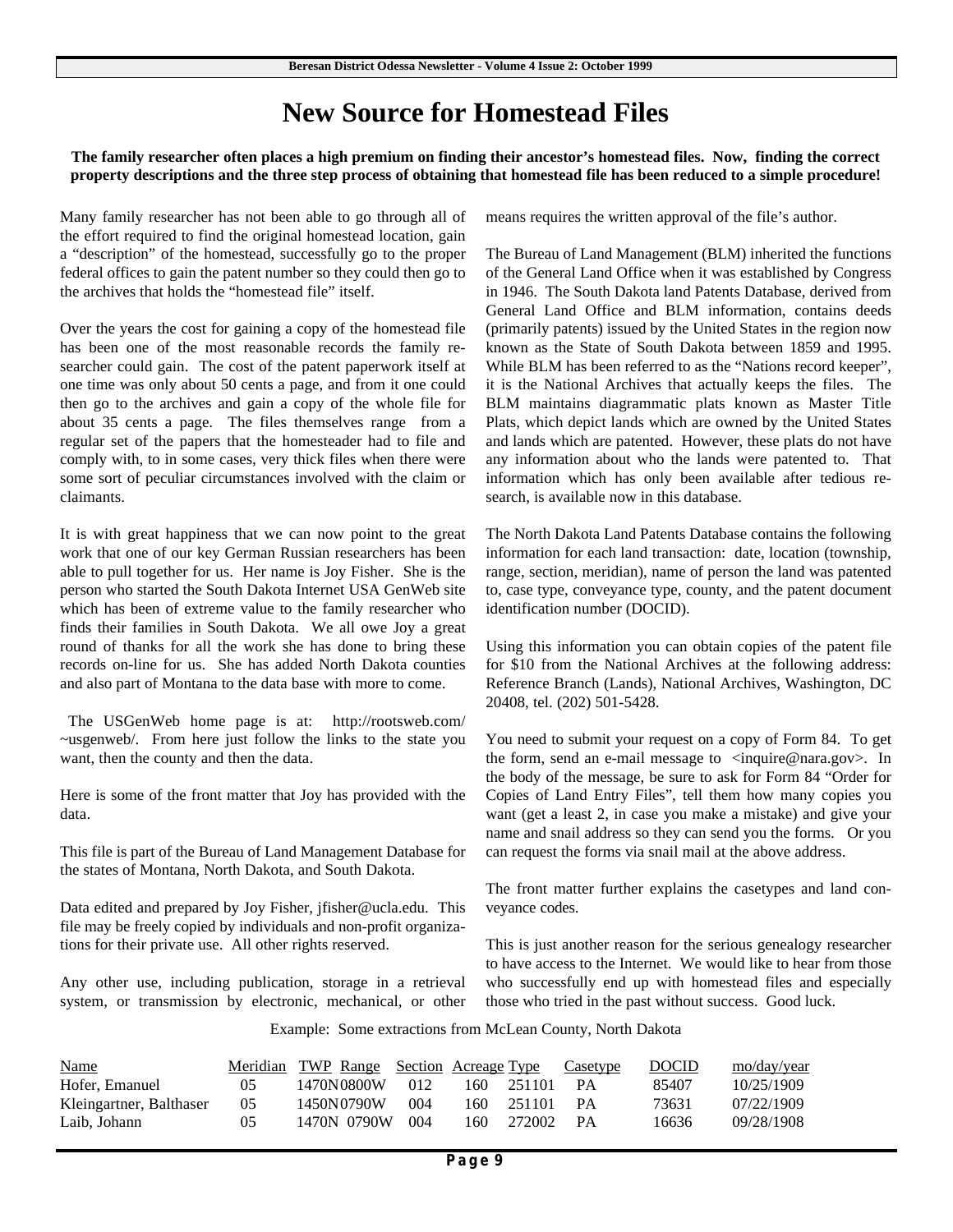# **Emigration Routes**

(Editor's note: The following came across the Internet from Donald Tucker)

Someone asked why our ancestors did not emigrate via sea from Odessa rather than by rail from Germany.

Here are the basic reasons, with data that will help you sort out where and when your ancestors traveled.

In the decade before WWI, the period with the highest volume of emigration, the combination of rail from Odessa to Germany and fast steamship from Hamburg (Bremen) to North America was much faster and cheaper than by ship from Odessa via the Mediterranean.

For example (according to Karl Baedecker's Russia 1914), it was possible to travel from Odessa to Berlin in 37 hours by express train - fares 105 Marks, 70 Marks, seat ticket 1 1/2 Ruble extra - via Pdwoloczyaka, Lemberg, Cracow, and Oderberg, a distance of 513 Vertst plus 1211 kilometers (a total of 1744 kilometers or about 1084 miles). The train journey via Brest-Litovsk, Warsaw, and Alexandrovo (or Kalisz), took 42 hours - fares 102 Marks 45, 68 Marks 15 pfennig; seat ticket 1 1/2 Ruble 70 copek extra. There were cheaper fares for lower class tickets, which would have been purchased by most emigrants. From Berlin it was only a few hours by rail to Hamburg.

Fast steamships crossed the North Atlantic in a small fraction of the time that a sea voyage from Odessa would require. The cost of the sea passage was also much less.

The Crimea was not linked by direct rail to Odessa. To reach either Odessa or Western Europe, the Crimean traveler had to travel via Kharkov (from Simferopol 635 verts, or 678 kilometers, i.e. 421 miles. The express took 12 1/2 hours, fares 18 rubles 50, 11 Rubles 90 copeks; seat ticket 1 1/2 Rubles. Ordinary train took 19 hours). Some persons traveled from Sevastopol to Odessa via ship and then by rail to Western Europe.

Ticket purchases from South Russia to North America might have been in Rubles, Marks, US Dollars, British Pounds or a combination. Use the following conversion rates to calculate the total cost of passage:

> $100$  Rubles = 216 Marks  $100$  Rubles =  $51.25$  US Dollars  $100$  Rubles = 10 Pounds 11 Shillings 2 1/4 Pence

After the 1870's Odessa and Crimea were linked by rail to Western Europe and sea passage was not an economic option. Also there were political problems between Russian and Turkey.

# **Back Issues of BDO Newsletter Now On The Internet!**

The Beresan District Odessa Newsletter is now on the Internet. The first three years of publication, Volume 1, Issue 1 through Volume 3, Issue 3 are available for computer access. They have been formatted into PDF (Portable Document File) and placed on the data base at Virginia Technical University (Pixel). Because they are in PDF format, the Adobe Acrobat Reader is necessary to view them. This format was chosen because it allows for small file size of an entire newsletter including pictures that can be downloaded in a relatively short time and it maintains the look of the newsletter just as it appears in this paper format.

The fourth and current year of publication will be placed at the Beresan home page site where it can be accessed in the same format. When the fifth year becomes available, the fourth year will be transferred to the pixel and only the fifth year current issues will be on the Beresan home page site.

The first three years of publication can be found at this Internet address:

http://pixel.cs.vt.edu/library/newsletters/Beresan/

We encourage anyone wishing back issues to obtain them using the pixel location.

The current year issues and downloading of Adobe Acrobat Reader can be found at this Internet address:

http://www.beresan.com/BDOnews.html

# **1858 Census Status**

The 1858 census for two more Beresan villages is now available. They are the 1858 census for Karlsruhe and Sulz. This brings to eight the number of Beresan District villages that have the 1858 census available. The others are Johannestal, Katharinental, Landau, Rohrbach, Speier, and Worms.

There may be more by the time you receive this newsletter. To check this out, just access the GRHS homepage on the Internet. If you don't have access find a relative, friend, or neighbor who has the ability to go on line and check out the "New Publications" list on the homepage. The GRHS home page address is: http://www.grhs.com/

The census can also be obtained by contacting GRHS at 1008 East Central Ave., Bismarck, ND 58501. The cost of the census is as follows: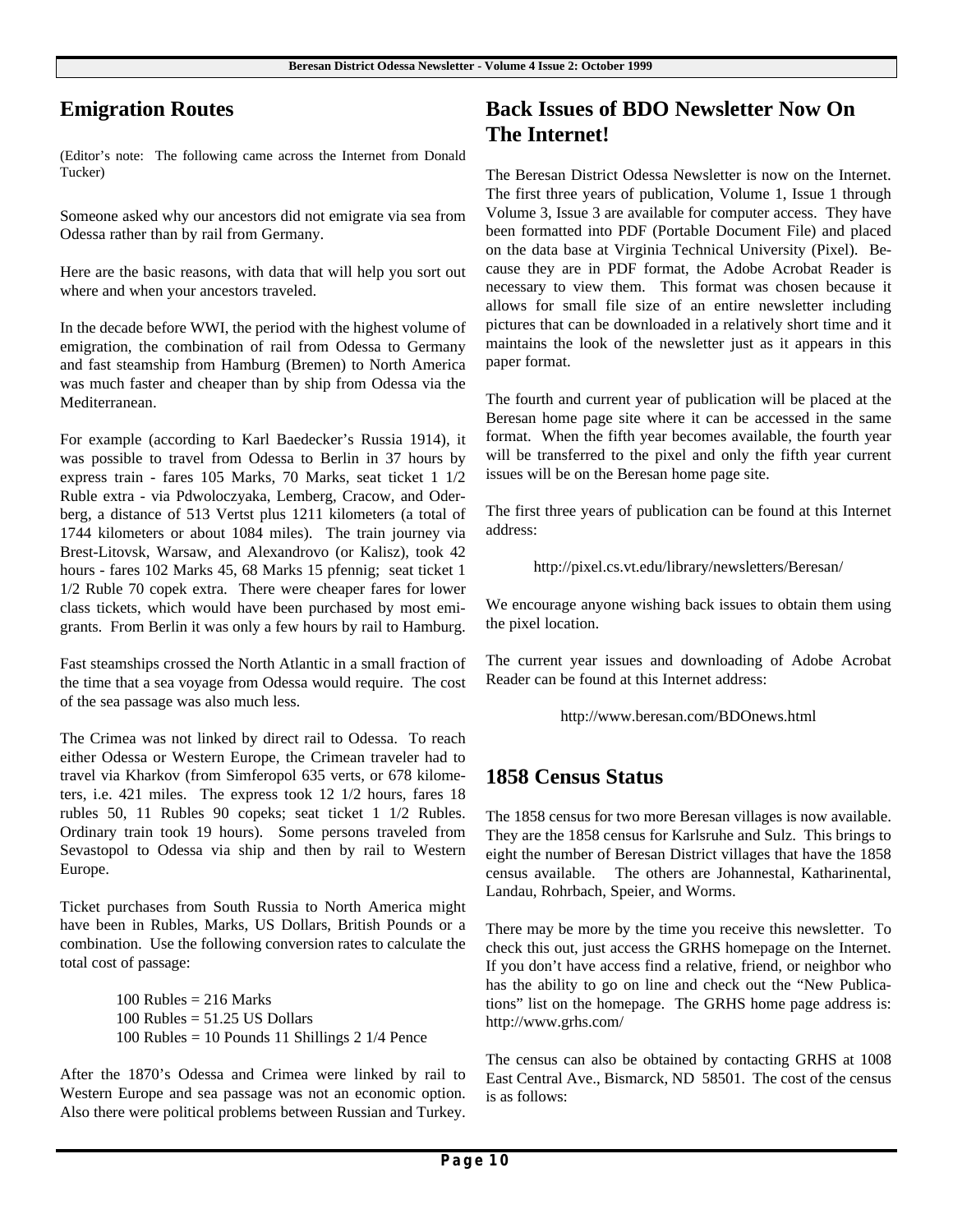#### (**CENSUS** - continued on page 11)

**CENSUS** - continued from page 10

| Village       | Member Cost* |
|---------------|--------------|
| Johannestal   | \$10         |
| Karlsruhe     | \$15         |
| Katharinental | \$10         |
| Landau        | \$15         |
| Rohrbach      | \$15         |
| Speier        | \$15         |
| Sulz          | \$15         |
| Worms         | \$15         |

\* For non-members, double this cost. For each item, both members and non members add \$2.75 SH for first item and \$1.00 for each additional item.

Note: Correction for Johannestal Census. House 46 (male side) - the entry that says "Illegitimate son of Christian Ulmer" has been reviewed and determined that it should read "Christina" rather than "Christian".

## **July 2000 - Bismarck, North Dakota**

The dates for the GRHS 30th year convention next year in Bismarck, North Dakota are July 13 - 16, 2000. As in past years in Bismarck, the convention will be held at the Radisson Hotel.

This particular convention is expected to be the biggest and grandest yet. While the intent is to have "2000 in Bismarck in 2000 for the 30th," it is expected that the attendance will be the biggest ever for a GRHS convention.

If you have never been to a GRHS convention, this is the one to plan on. A number of special events are being planned. So mark your calendar and get your reservations made as soon as you can.

## **Research Outline for Germany**

If you are researching your GR roots back in Germany, you may find the LDS Research Outline for Germany to be helpful.

It is a comprehensive guide that gives step by step instructions on how to proceed in certain areas. It also has information and explanations on maps, German State Archive information and addresses, census information, church directories, church records, civil registration records, emigration records, historical geography, and information on genealogy societies among others. It also includes links to many other relative information sites.

# **McLean County Cemetery Crosses Made By Ex Waterloo Blacksmith Karl Rennich**



**Three of the seven iron crosses made by Mercer blacksmith Karl Rennich located in the Zion Lutheran Cemetery six miles south of Mercer, North Dakota.** This photo and one on page 1 taken by Merv Rennich 22 September 1999.

A round about e-mail last summer from Linda Schlafmann of Turtle Lake, ND led to the discovery and identification of seven iron crosses located in the Zion Lutheran Cemetery south of Mercer, North Dakota.

While corresponding on another matter, Linda happened to ask if I knew a Karl Rennich and anything about some crosses he made. She has been doing documentation of cemeteries around Turtle Lake and Mercer. In the records of the Zion Lutheran Cemetery and verified by a number of people, it was known that these crosses were made by my grandfather. So while in North Dakota last September I visited the cemetery with Linda and took these pictures. There is also a fence around the gravesite plot of Philipp Wahl that was made by him. It has the exact same construction as a cemetery gate I have that was taken from the Rennich family plot some years ago and known to have been made by my grandfather.

When not in the Russian Army, Karl Rennich was the blacksmith in Waterloo, Beresan District Odessa. He immigrated to America in 1909 with his wife and three children - Carl age 5 (my father), Amelia age 3, and Emanuel age 1 1/2. They sailed on the SS Southwark arriving in Halifax, NS on December 19, 1909. He first settled in Turtle Lake and after about a year moved to Mercer where he was the blacksmith until his death in 1933.

The seven crosses were made about 1919 or 1920 for seven children of Friedrich and Rosina Just.

The site may be accessed at:

Merv Rennich